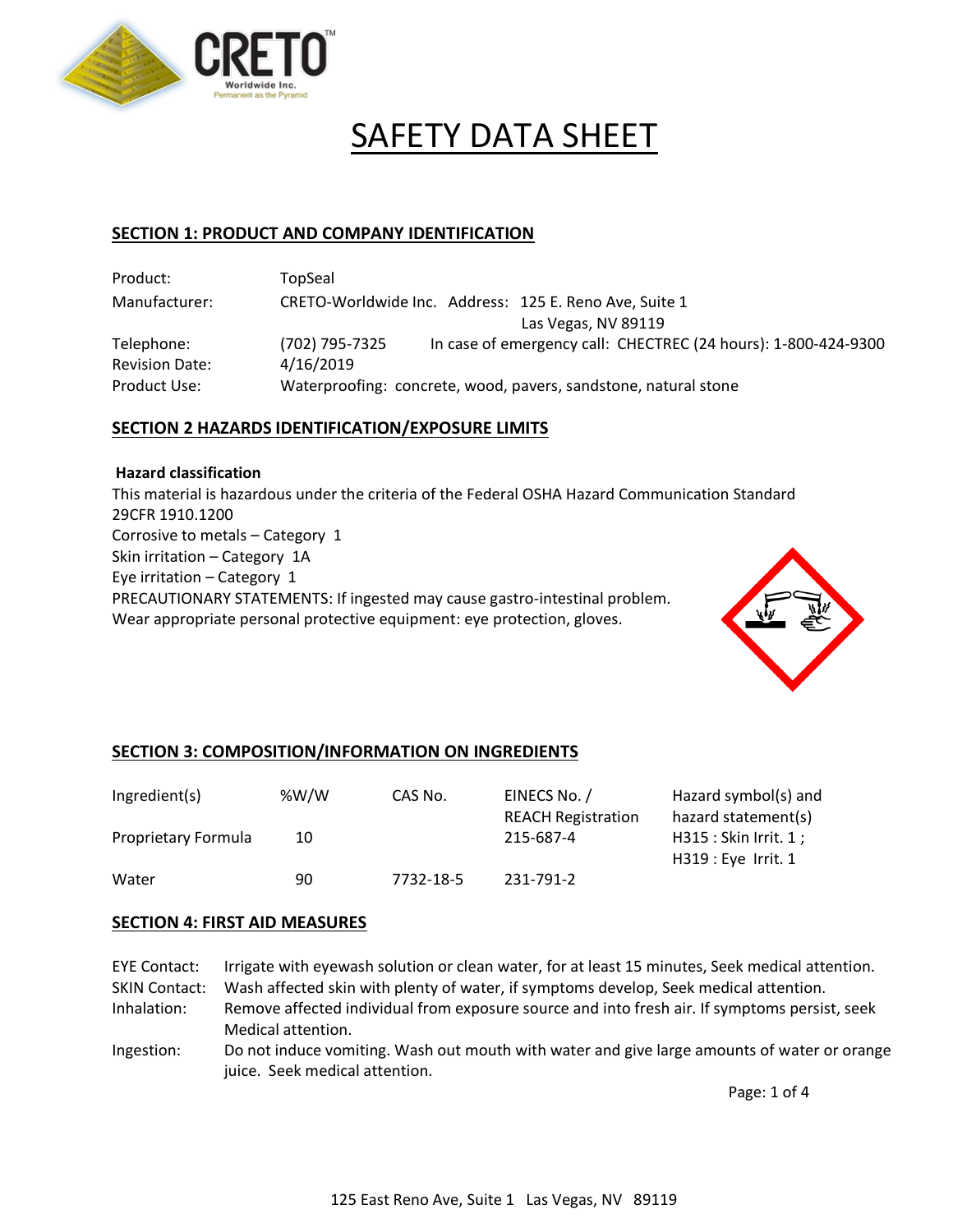

## **SECTION 5: FIRE-FIGHTING MEASURES**

FLASHPOINT: Non-Flammable Extinguishing media: Compatible with all standard fire fighting techniques. Special hazards: Not applicable. Aqueous solution. Non-combustible. Advice for fire-fighters: None

## **SECTION 6: ACCIDENTAL RELEASE MEASURES**

Spill or Leak Procedures: With spills or leaks use absorbent material such as sawdust, vermiculite or sand. Place clean-up material in marked containers for proper disposal.

## **SECTION 7: HANDLING AND STORAGE**

| Precautions for safe handling: | Avoid contact with eyes, skin and clothing. |
|--------------------------------|---------------------------------------------|
| Conditions for safe storage:   | Storage temperature 45°F-95°F.              |

## **SECTION 8: EXPOSURE CONTRALS/PERSONAL PRETECTION**

| SUBSTANCE.                | Occupational Exposure Limits             |
|---------------------------|------------------------------------------|
| Silicic acid, sodium salt | No Occupational Exposure Limits assigned |

## **SECTION 9: PHYSICAL AND CHEMICAL PROPERTIES**

| Information on basic physical and chemical properties |                |
|-------------------------------------------------------|----------------|
| <b>Physical Form</b>                                  | Liquid         |
| Color                                                 | Colorless      |
| Clarity                                               | Clear          |
| Odor                                                  | Odorless       |
| Odor Threshold (ppm)                                  | Not applicable |
| рH                                                    | $12 - 13$      |
| <b>Specific Gravity</b>                               | 1.00-1.04      |
| <b>Boiling Point</b>                                  | $212^{\circ}F$ |
| <b>Flash Point</b>                                    | Not applicable |
| Solubility in Water                                   | Soluble        |

## **SECTION 10: STABILITY AND REACTIVITY**

| 10.1 Reactivity                       | None                                          |
|---------------------------------------|-----------------------------------------------|
| 10.2 Chemical stability               | Stable                                        |
| 10.3 Conditions to avoid              | None                                          |
| 10.4 Hazardous Polymerization         | Will not occur                                |
| 10.5 Incompatible materials           | Acids, Oxidizing agents                       |
| 10.6 Hazardous Decomposition Products | No Hazardous decomposition products are known |

Page: 2 of 4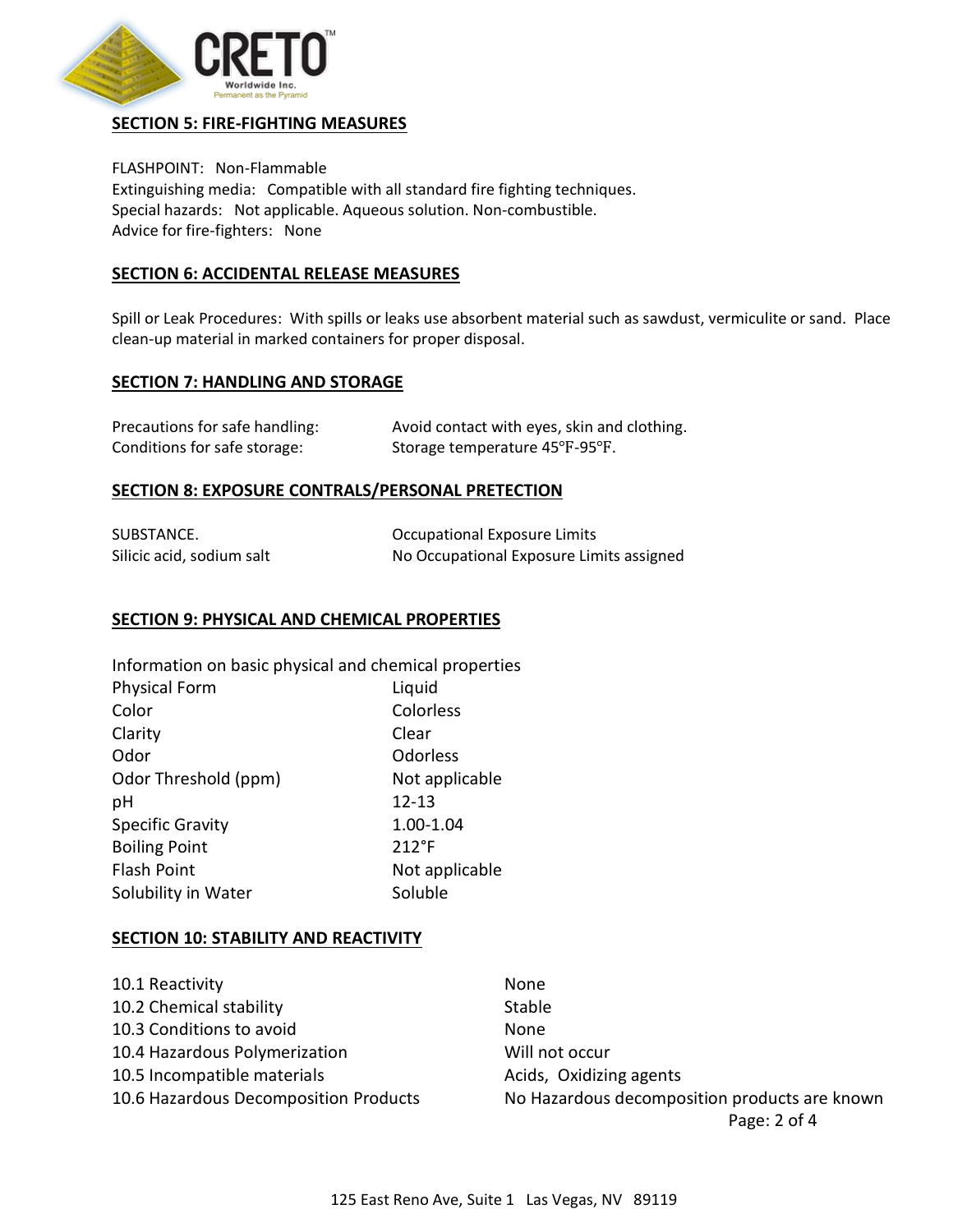

# **SECTION 11: TOXICOLOGICAL INORMATION**

Eye Contact: Direct contact may cause mild irritation and redness. Skin Contact: Direct contact may cause slight skin irritation. Ingestion: Non-toxic, may cause gastro- intestinal irritation. Inhalation: Mist is irritant to the respiratory tract.

## **SECTION 12: ECOLOGICAL INFORMATION**

| 12.1 Toxicity                  | None.                                                          |
|--------------------------------|----------------------------------------------------------------|
| 12.2 Degradability             | Inorganic, Soluble upon dilution, rapidly depolymerise         |
| 12.3 Bioaccumulative potential | Inorganic. The substance has no potential for bioaccumulation. |
| 12.4 Mobility in soil          | Not applicable.                                                |
| 12.5 Other adverse effects     | Not applicable.                                                |

## **SECTION 13: DISPOSAL CONSIDERATIONS**

| 13.1 Waste treatment methods | Disposal should be in accordance with local, state or national |
|------------------------------|----------------------------------------------------------------|
|                              | Legislation.                                                   |

#### **SECTION 14: TRANSPORTAION INFORMATION**

| <b>DOT</b>           |                        |
|----------------------|------------------------|
| Proper shipping name | Caustic alkali liquids |
| <b>UN number</b>     | UN 1719                |
| <b>Class</b>         | x                      |
| Packing group        | Ш                      |

## **Classification for SEA transport (IMO-IMDG):**

| Proper shipping name    | Caustic alkali Liquids |
|-------------------------|------------------------|
| <b>UN number</b>        | UN 1719                |
| <b>Class</b>            | x                      |
| Packing group           | Ш                      |
| <b>Marine pollutant</b> | NΩ                     |

## **Classification for AIR transport (IATA/ICAO):**

| Proper shipping name | Caustic alkali liquids |
|----------------------|------------------------|
| <b>UN number</b>     | <b>UN 1719</b>         |
| <b>Class</b>         | 8                      |
| Packing group        |                        |